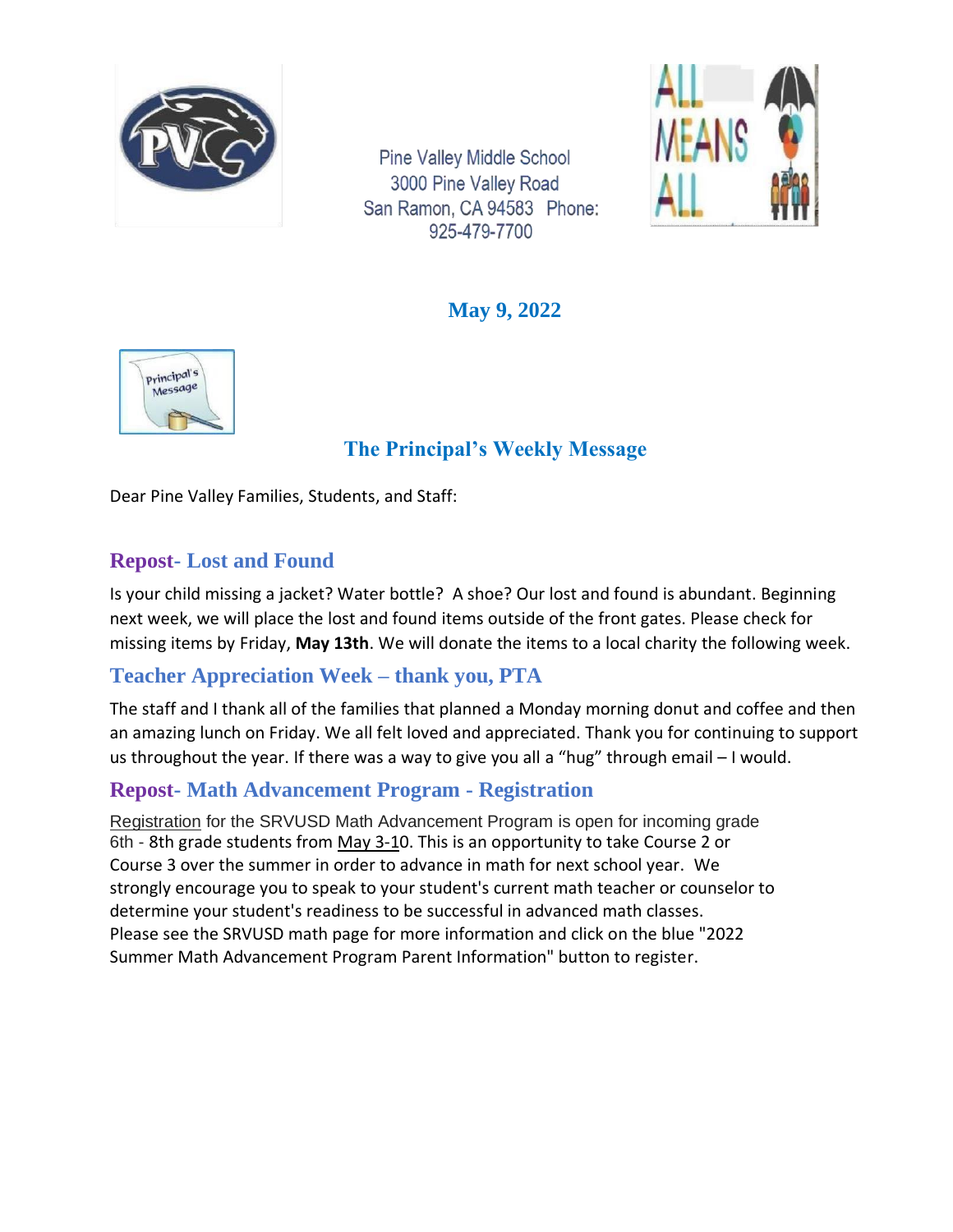

**Pine Valley Middle School** 3000 Pine Valley Road San Ramon, CA 94583 Phone: 925-479-7700



#### **Celebrating our 8th grade students**

- o **Six Flags 8 th grade field trip** Link can be found **[here.](https://pvms.schoolloop.com/)** The permission slips were sent out last Monday. They went out to **all** families that registered for the trip. Look i*n your spam or inbox.* You have to open the email and then click on the permission form. The permission forms are due on May 13th
- o **PTA 8 th Grade class party** May 20th (7:30-10:00 PM)

## **CAASPP 2022**

We are wrapping up our spring testing. Next week, we will (hopefully) complete the make-up exams. I want to thank all of our parents who rearranged appointments in order for us to assess your students. CAASPP results will be available to families in July 2022.

#### **From our counselors - Summer School Information**

Summer School Website: [https://srvusd](https://srvusd-ca.schoolloop.com/pf4/cms2/view_page?d=x&group_id=1587875035656&vdid=5i20b2hjfac5p)[ca.schoolloop.com/pf4/cms2/view\\_page?d=x&group\\_id=1587875035656&vdid=5i20b2hjfac5p](https://srvusd-ca.schoolloop.com/pf4/cms2/view_page?d=x&group_id=1587875035656&vdid=5i20b2hjfac5p)

Parent Reference Guide: [https://drive.google.com/file/d/1ytzA0c\\_ey4AWQN\\_76-](https://drive.google.com/file/d/1ytzA0c_ey4AWQN_76-AjAEMzLs7GuFEa/view)

[AjAEMzLs7GuFEa/view](https://drive.google.com/file/d/1ytzA0c_ey4AWQN_76-AjAEMzLs7GuFEa/view)

#### Reg**istratio**n

form: [https://docs.google.com/forms/d/e/1FAIpQLScQPxhad\\_1onVpXPKxSNNyvR39p77f9DsVnlV36rr](https://docs.google.com/forms/d/e/1FAIpQLScQPxhad_1onVpXPKxSNNyvR39p77f9DsVnlV36rrC2eOJ1lA/viewform) [C2eOJ1lA/viewform](https://docs.google.com/forms/d/e/1FAIpQLScQPxhad_1onVpXPKxSNNyvR39p77f9DsVnlV36rrC2eOJ1lA/viewform)

#### **Remembering Passwords Over Summer**

Parents, please encourage your students to Enroll in our [Password Portal w](https://password.srvusd.net/Enroll/Logon?LanguageId=9)ith their cell phone number. This will allow them to reset their password in August if they happen to forget it. The more we can do now to make it easier for them in August the better. [Password Reset](https://drive.google.com/file/d/1itJda_xtTUnwDYMpKYPHZOtwKQrmKPqo/view)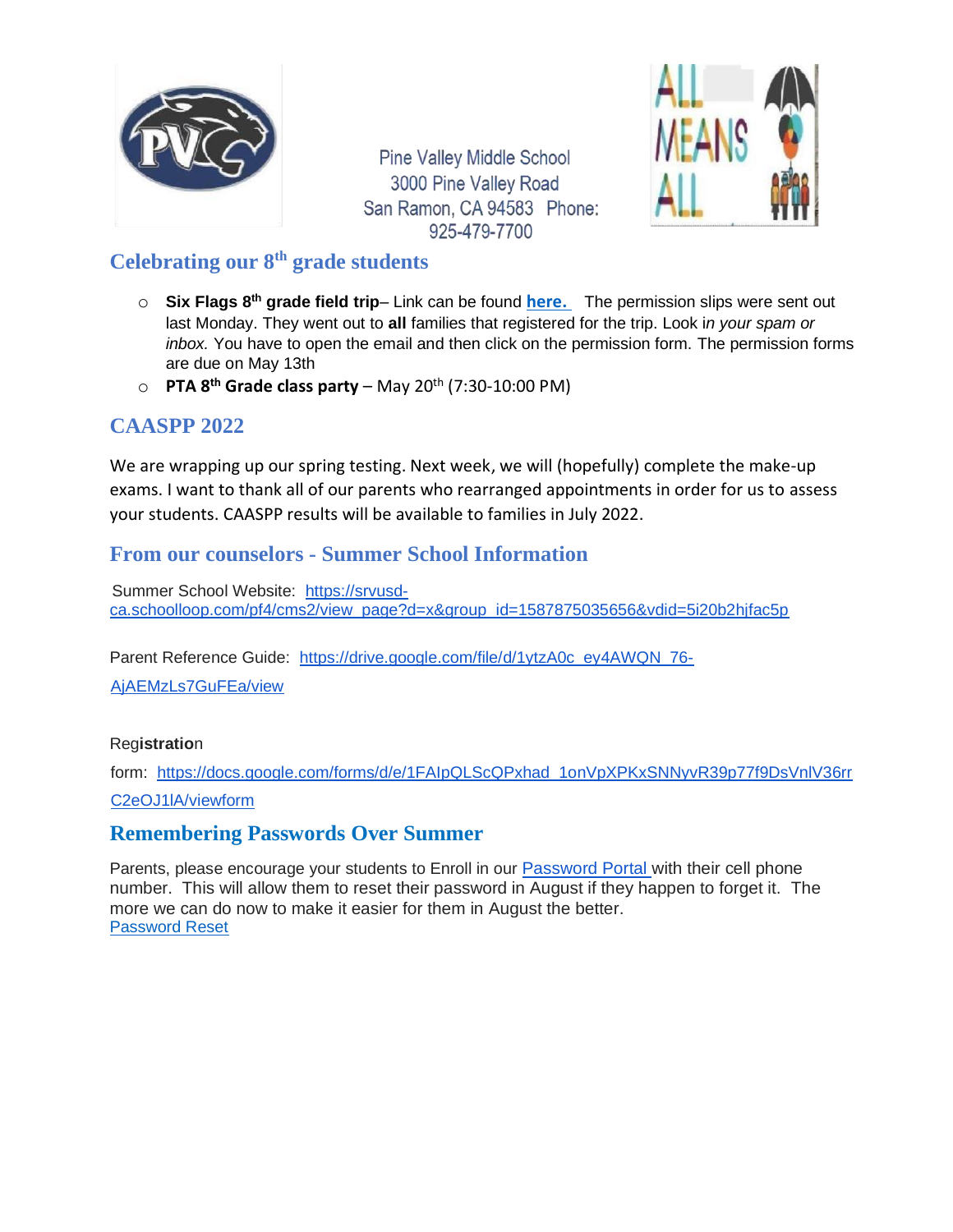

Pine Valley Middle School 3000 Pine Valley Road San Ramon, CA 94583 Phone: 925-479-7700



# **Upcoming Events and Important Dates**

| Monday, May 9          | 5 <sup>th</sup> grade visit to Pine Valley |
|------------------------|--------------------------------------------|
| Monday, May 9          | <b>Strings Concert</b>                     |
| Tuesday, May 10        | <b>Band Concert</b>                        |
| Wednesday, May 11      | Pine Valley Ed Fund meeting                |
| Thursday, May 12, 2022 | Open House 6:30 PM                         |
| May 16-18              | On Fire Pizza - Dine with Pine             |
| <b>May 18</b>          | PTA Meeting (Virtual)                      |
| Friday, May 20         | 8 <sup>th</sup> Grade class party          |
| Thursday, May 26       | ECC Virtual Meeting 9:30 AM                |
| Friday, May 27         | <b>Yearbook Distribution</b>               |
| Monday, May 30, 2022   | Memorial Day (Legal Holiday)               |
| Tuesday, May 31        | Day on the Green (all grades)              |
| Wednesday, June 1      | 8 <sup>th</sup> grade trip to Six Flags    |